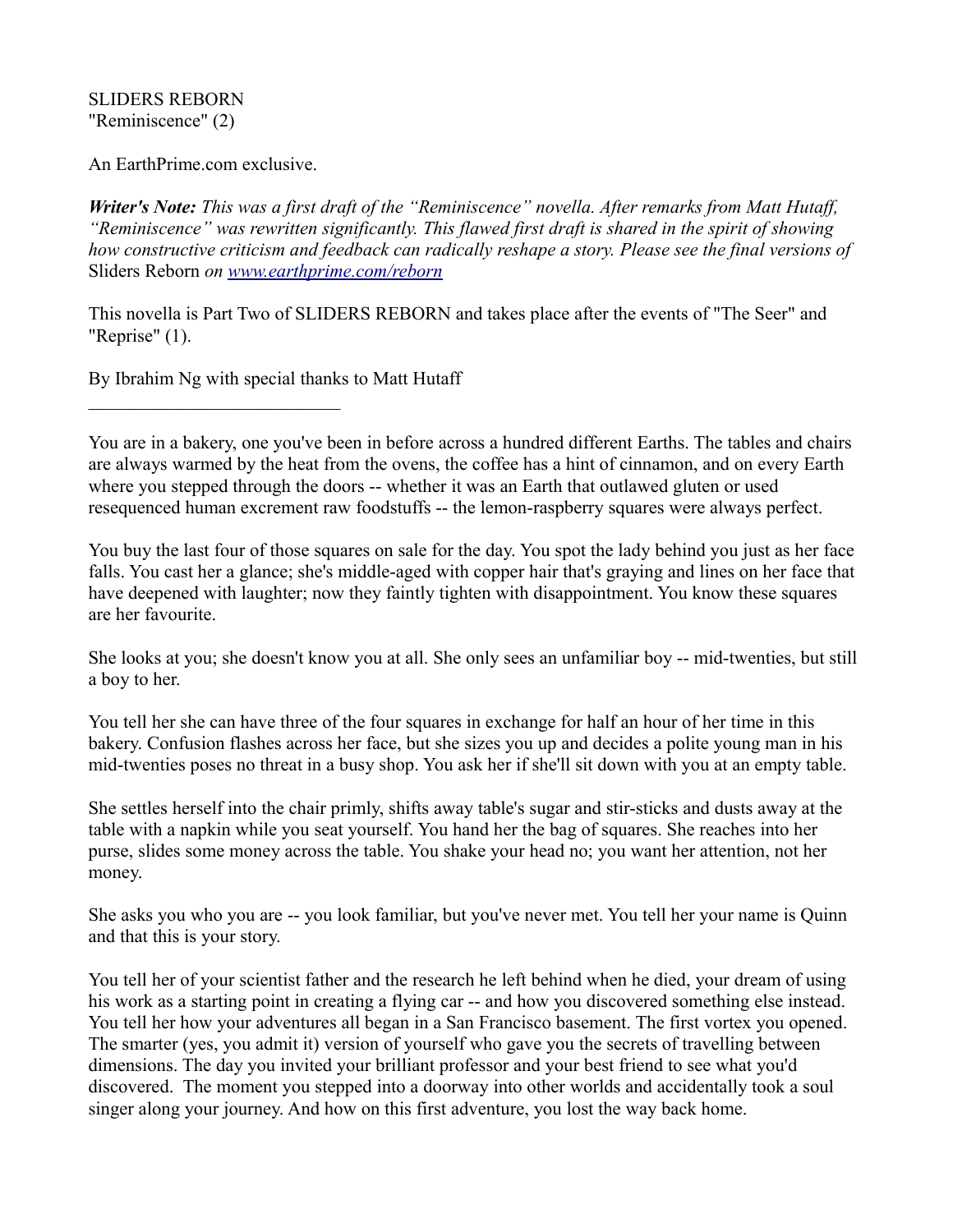You tell her of the earliest adventures, those first slides where the four of you quickly experienced the danger and wonder of sliding. Worlds where the Colonies were on the losing side of the Revolutionary War or where a viral outbreak had devastated every critical establishment in the United States. Worlds that were forever changed by the sliders passing through, carrying nothing but the clothes on your backs and the ideas in your heads.

The lady sits and listens to you, eyes widening with alarm, then filling with pity -- the pity the sane have for the delusional. But she sits and lets you speak and you continue with your story.

You tell her how all four of you longed for home. The timer -- the device that you built that opens gateways between dimensions -- you'd never had the chance to perfect its function before this initial, disastrous test. And then it had been damaged. The timer would now open gateways to random dimensions at random times. After landing on each world, it would offer a timed countdown to the next window of opportunity. If you missed that window, you would be stranded. As a result, you and your friends were now condemned to wander the interdimension until you found the technology or knowledge to take yourselves back home.

You tell her of the hatred and anger your three friends had for you, and how it faded in the face of adversity, replaced by certainty and confidence in each other. Across hundreds of slides to hundreds of worlds, Wade's compassion held you all together, Rembrandt's good heart won the trust and confidence of the strangers you met, the Professor's wisdom and experience kept you all alive -- and as for you yourself, you occasionally had a bright idea or two to offer in a crisis.

You tell her how, upon failing to repair the timer within the first week of your adventures, you'd expected the group to eventually fall apart. The Professor might have chosen to stay on a world where he could have been an icon of gender equality, Rembrandt might have chosen to stay on an Earth where he was a cultural icon, Wade might have chosen the Earth of psychics and telepaths. But in the end, none of these worlds could match the lure of infinite worlds and the knowledge that the vortex would always lead them to something they'd never seen before.

You find yourself summing up a good four years' worth of nomadic travels inside seven minutes. The Earth that seemed just like home and where two Professor Arturos fought over who would be the one to slide. You tell the lady about a parallel justice system operating on game-show logic. The waterdepleted California that you and your friends barely survived until your engineering skill and ingenuity brought a storm to the desert. The America that enslaved its workforce until you and your friends inspired a fire within the oppressed. The paradise lost where death had been conquered and birth was now considered an obscenity. The mass exodus on a world where you all found a way to use sliding to evacuate an entire planet's population from a solar system about to be destroyed by a rogue pulsar. The Earth where the impoverished and desperate were forced into unwilling organ harvesting and considered little more than breeders for spare parts.

And you tell her about Kromaggs -- the end result of an alternate evolutionary path, culminating in a conquering empire seeking to enslave or destroy the predominantly human populations across the multiverse. The mysterious, distant creatures who used human agents as their pawns and manipulated their victims at a distance. How your first encounter got you all captured with a new friend sacrificing herself for your escape. How your timer was drawn to worlds with high levels of sliding activity, and how by your fourth year of sliding, the four of you were running into the Kromaggs with alarming regularity.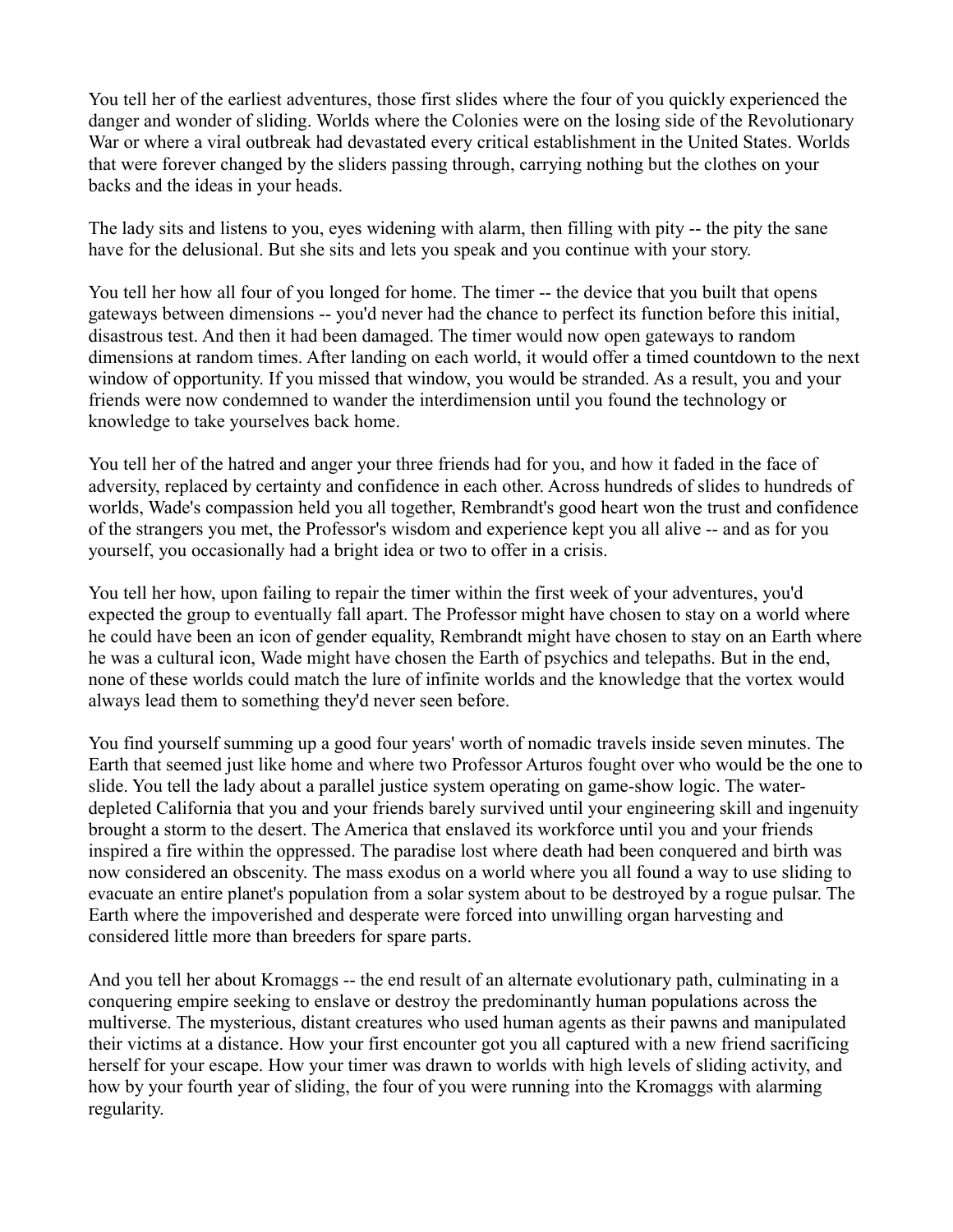You saw them on the Earth used as a weapons-testing site where Wade saved the life of a human collaborator working for the Kromaggs and whose gratitude saved you all. And again in the collapsed universe that had become a cage of sliding Kromaggs and doubles, and become the eye of the storm in a widening Kromagg campaign to conquer all human-dominated Earths. Then there were the dying fields in which Kromagg-human hybrids were created as infiltrators to be dispatched to previously stable human societies and foment conflict and chaos so that the Kromaggs could invade with ease. And the terrible revelation that your first escape from the Kromaggs had been a cunning ruse to send you on your way with a tracking device lodged in your brain that would bring the Kromaggs to your home Earth should you ever be able to return to it.

Once again, you and your friends escaped, knowing now that you no longer dared go home.

And at the start of your fifth year of adventures, something even worse happened.

Three years previous, on the world of psychics and mind-readers, the secrets of the sliding technology had been copied from your mind. A scientist named Dr. Oberon Geiger had sought to create your invention, but with your grasp of sliding being incomplete and with Geiger working from a fractured version of that knowledge passed on secondhand from telepaths, Geiger's first test produced a terrible accident. Dr. Geiger erased himself from the multiverse, leaving behind only a ghostly phantom of himself that passed from world to world until he found one with a peculiar electromagnetic pattern that could tether him but still leave him without form or substance.

Dr. Geiger manipulated various scientists on this world to craft a containment field for him to at least hold him to one room, while preparing further experiments to anchor himself permanently. The solution, Geiger believed, would be to combine all universes into a single reality. With no other universes in existence, Geiger would be able to adhere to the remaining reality. The catalyst for Geiger's experiment in creating a multiversal collapse would be the opening of a slide window -- and during his time wandering the multiverse as an insubstantial ghost, Geiger had learned a little more about sliding -- enough to create a specific EM field that would eventually draw a group of sliders to him. His intention: to test his Combine process on the Quinn-double of this current Earth, to combine this Quinn-double's history, physical form and memories into a single being, which would be the first experiment towards combining universes.

You tell the lady how Dr. Geiger's experiment was another haphazard disaster. He had no knowledge of the interdimensional transmitter lodged in your brain, how it subtly warped your presence in spacetime, made you enough of an anomaly to throw off Geiger's calculations and intentions. To illustrate, you hold up one of the lemon-raspberry squares. Imagine, you say, trying to add another flavour into the square after it's baked and cooled; imagine trying to inject a syringe of banana purée into the square. You press your thumb through the square and show the lady the result: a lemon-raspberry square with a hole through it. There would also, you say, be a few traces of banana inside the square and purée splattered all over the table. This, you tell her, is what happened to you.

You were without shape or substance, adrift through the multiverse. You fought your way back to your friends only to find that something had changed. Wade and the Professor had vanished, replaced by a red-haired fighter pilot named Maggie Beckett and while Rembrandt remained, the joyful performer who thrived on sliding had become a haunted figure scarred by imprisonment and trauma. You struggled into your own body to find it had also changed. A different man's face was in the mirror. And then you were adrift again, wrenched from this body not your own and into the winds of the multiverse.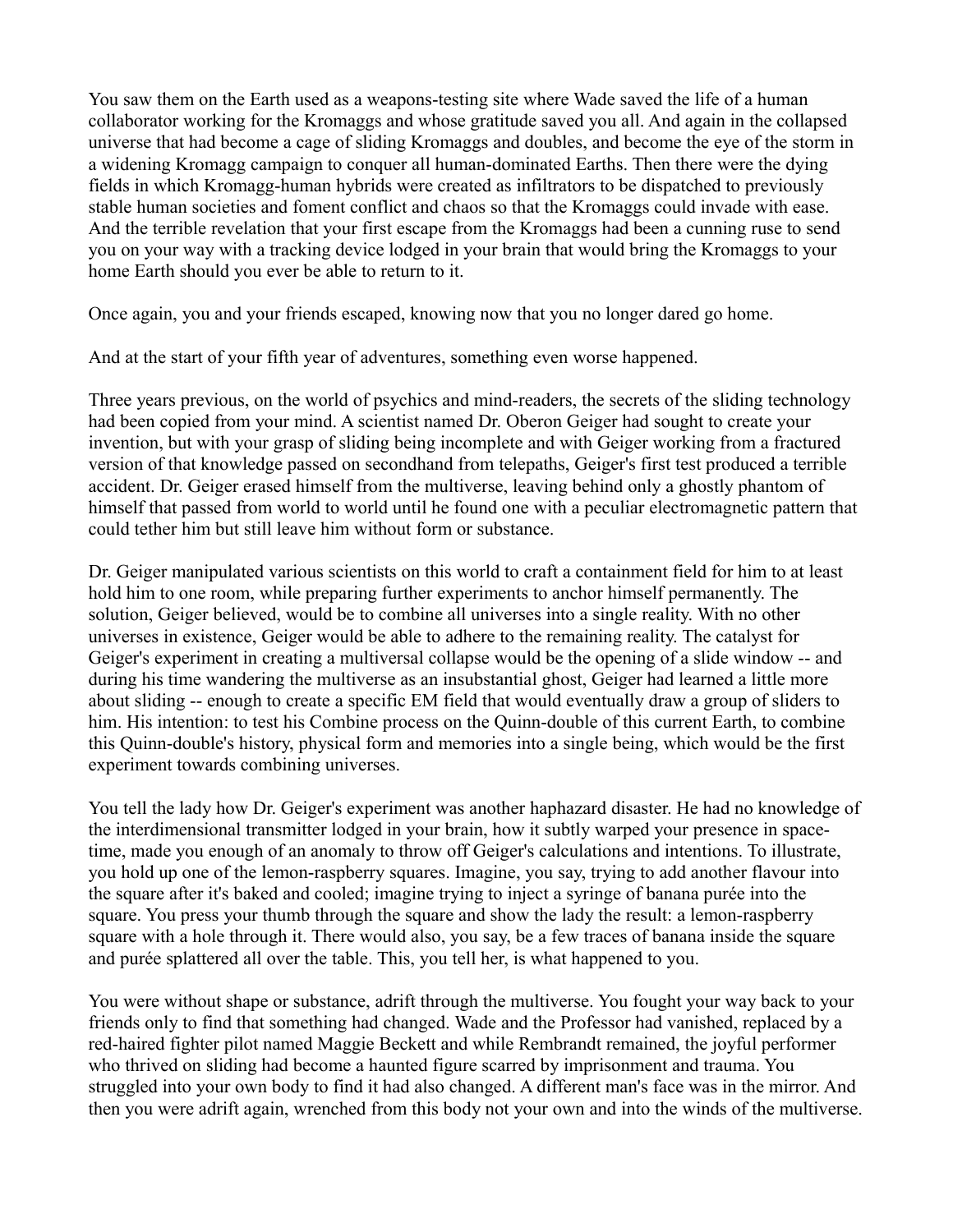You found yourself back in your familiar old basement, only now you were nothing but a ghostly wraith, unseen and unheard. You watched yourself encounter your smarter double and receive the secret of sliding and begin your travels with your friends. But in this second viewing, something was wrong -- one of your earliest adventures should have been in a San Francisco where the Summer of Love never ended; instead, that early experience was now on the world overrun by a viral epidemic. One adventure was now earlier, the other later. And other things were strange: you saw you and your friends escaping a flooded America, but a little while after escaping, you saw your friends caught in the same flood for the first time despite having previously escaped it. Events were taking place in the wrong order.

Confused and afraid, you attempted to return to the present day and to the body you'd briefly inhabited. The strange man whose body you shared declared that he was Quinn; Rembrandt and Maggie theorized that he might be a double with a different mother or father. This Quinn-alternate, whom your friends dubbed "Mallory," was an uneducated petty-thief and small-time criminal who'd found work as a laboratory subject. And to him, your mind was a vague shadow on his own, something to be cast aside and dismissed.

And you understood; this was his body and you were an unwelcome visitor. You attempted to stay within this alternate's consciousness without intruding, seeking only to understand the situation. This Maggie Beckett attempted to reawaken your memories in this alternate Quinn with a holographic interface that would create simulations of the past.

You allowed your mind to come to the forefront of your alternate, hoping these memories would reveal what had happened to Wade and the Professor and who this Maggie person even was.

And what you saw was horror. You saw the Professor attacked by a psychopath in a military uniform, a needle slammed into his head, his brain irreversibly damaged. You saw that same assailant proceed to shoot the Professor to death and then you were forced to abandon his corpse on a doomed Earth. You saw vampires with electric guitars attacking you on motorcycles. You saw giant, flesh-hungry slugs and hordes of zombies and typhoons and underground cities of monsters. You saw your home Earth a devastated battlefield, overrun with Kromaggs and your mother dragged away. You saw Rembrandt telling you Wade was now a prisoner. You saw yourself discovering that your home wasn't your home, that you had a brother named Colin. And you saw your four years of adventures in a corrupted, altered state, with joyful exploration and delight that eventually became infested with monstrosity and madness and death.

You found yourself dragged out of this body again -- observing your second year of adventures but with odd changes. On three adventures, you and the sliders had made new friends who joined you for a time; in this new version of reality, the new sliders disappeared the moment they leapt into the vortex and were forgotten. Then you were pulled to the present again, observing poor Rembrandt struggling onward as the last remaining slider with a home Earth that had been conquered. And you observed strange things: how Rembrandt's adventures now seemed constantly situated around the same streets and the one hotel, the Chandler, as though reality were shrinking. You observed the timer -- now a strange, scarab-decorated device rather than your familiar modified cell phone -- would constantly break down when, in the altered memories you'd seen, it seemed reliable enough.

And you saw how Rembrandt would often seek out your doubles, on each Earth he visited, only to find that on all of these Earths, you had never been born.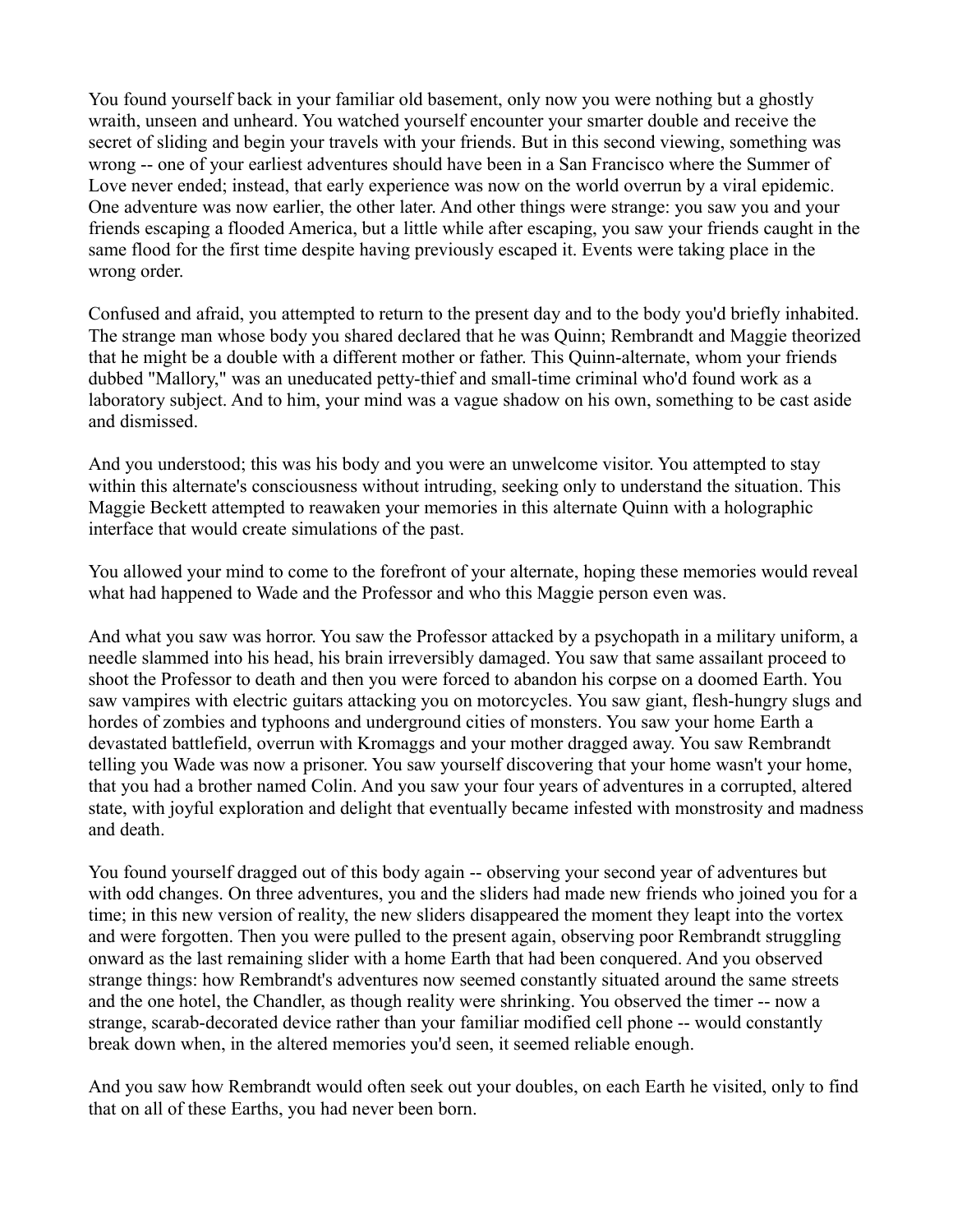And you began to understand. When Dr. Geiger attempted his Combine experiment with you and a double, he ripped you out of existence along with every other Quinn-double in the multiverse. Reality coped in places by using this secondary Quinn-double as a patch. But nevertheless, you were a slider and you and your doubles had interacted with other dimensions extensively.

You show the lady the hollowed out lemon-raspberry square that you stuck a hole in. You explain that doubles interacting with doubles creates divergences in the paths of decision. What would happen, you ask, if those paths of decision were suddenly cut out of all realities? You place the hollowed-out square on the table, the hole facing you. You pick up the porcelain sugar-stick holder and place it on top of the hollowed-out lemon-raspberry square and then you begin to press downward. The lemon-raspberry square is flattened. This, you say, is what happened to the multiverse.

The damage done by Dr. Geiger had resulted in crushing it, shrinking it, compressing it. Logic, sense, cause and effect had been cracked open by Dr. Geiger's experiments, resulting in the existence of the supernatural, mystical and paranormal monsters that now infected your third year of adventures, the peculiar version of your fourth your of sliding and the increasingly illogical adventures that Rembrandt had to contend with.

You found yourself continuing to be catapulted back and forth between an altered past and a horrific present, going from observing a ghastly encounters with dinosaurs and animal-human hybrids to a present-day slide where Rembrandt discovered that Wade, a Kromagg prisoner, had been subjected to grotesque experiments with her brain. And you were forced to watch as Wade's fate was revealed. Her body was a hollowed-out husk in a vat of green liquid. Her only means of communicating now was as a disembodied voice. She had been surgically dissected and reassembled into a Kromagg computer.

You screamed screams that no one heard; you sought to cry but you had no tear ducts and no body and it was simply too much to bear. You let your shapeless, massless existence fall away into this dying multiverse and you wanted to see nothing else again.

But the next thing you saw was cold, marble tile and your own hand resting on the floor. You rose from to discover you were once again in your body. Clad in flannel and jeans. You could feel your moppy hair on your forehead, you touched your mouth and felt the familiar scar. And then someone rushed towards you, someone short enough that you couldn't make out her face before she wrapped her arms around you. And at a slight distance, you saw Professor Arturo smiling broadly as he approached you and Wade Welles, who was holding you tight. And you felt yourself go limp in her arms, letting your head rest on her shoulder, scarcely daring to believe that you had been reunited with your teacher and your very best friend.

Eventually, Wade released you and the Professor warmly shook your hand. You wiped the tears from your eyes and looked around you and you knew where you were: you were in the sliding exhibit on that Earth where you'd mistakenly thought you were home, where the Professor had received an entire museum wing for the sliding technology and where two Professors had battled for the right to leave this Earth with you, Rembrandt and Wade. It had been unclear of whether the victorious Professor had been the original or the double. It was the original who now guided you through this museum, empty of all patrons and staff save you, Wade and the Professor. He took you to the front hall of the museum, and he told you to be ready for what you might see outside the glass doors.

You peered out to see a devastated world. The buildings of San Francisco had been reduced to bombedout, hollowed-out wrecks. The sky was choked and polluted greenish-gray. Half the city looked like it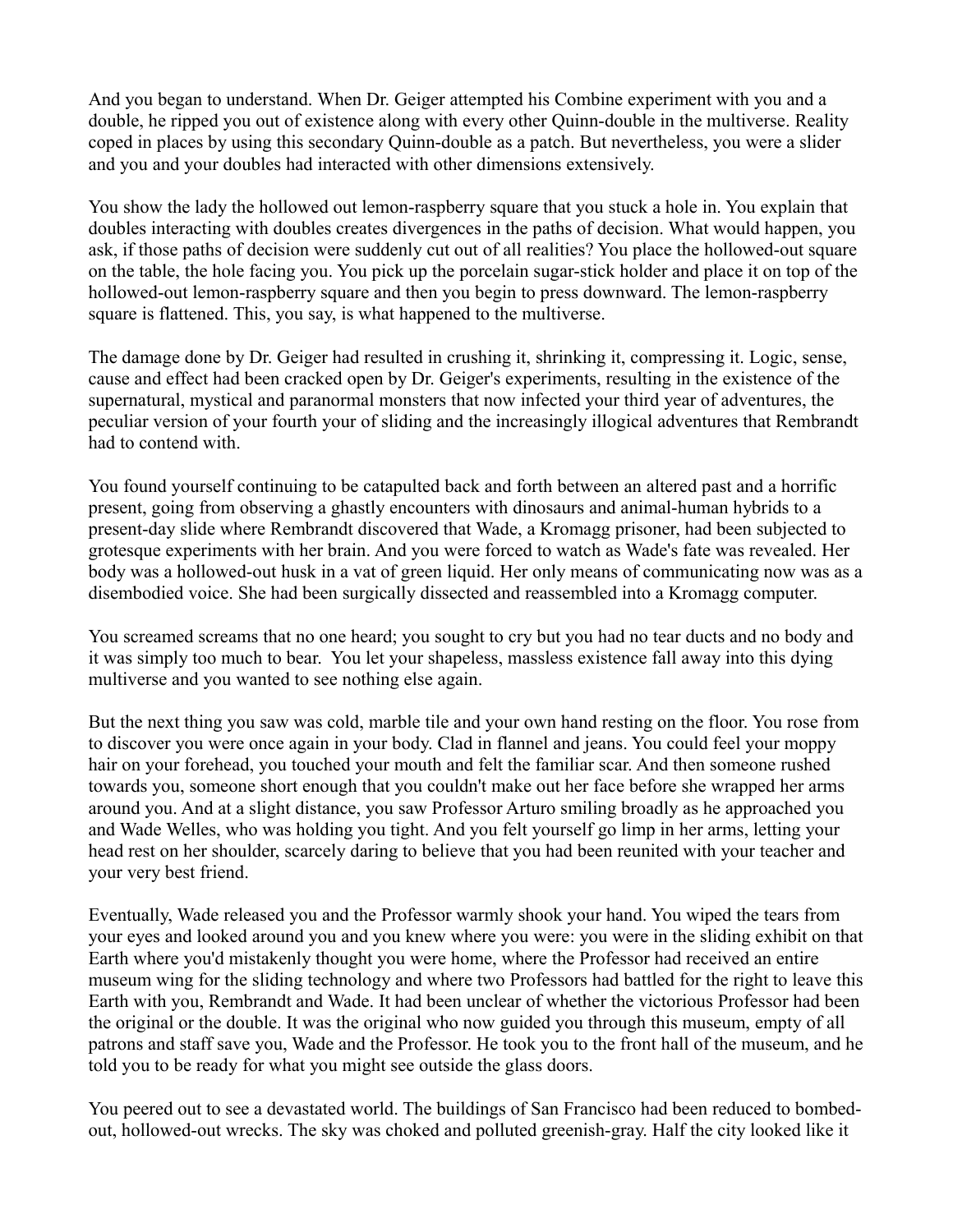had been set aflame and the other like it was ash to be blown away in the wind. Kromagg manta ships drifted above the buildings, occasionally firing beams of red energy and creating clouds of dust and death. You could see metallic machines the size of tanks crawling over the wreckage. And the Golden Gate Bridge -- blue in this world -- no longer stood. The Professor spoke gently in your ear, giving you a horrific fact for every sight. The human population had been reduced to a quarter and enslaved by the Kromaggs. The mineral and biological elements of this Earth were slowly being strip-mined away by their machines. Within weeks, every aspect of this planet would be repurposed for the Kromagg war machine.

Enraged, you threw open the doors, intent on destroying every Kromagg out there. But the doors opened to reveal shifting energies of purple, violent, green and red -- the walls of the interdimensional tunnel between universes. The Professor shut the doors, Wade took your hand and they began to tell you their story. The Professor shared how, when left behind on this Earth, he sought to rebuild sliding technology. After four years, he was near a working model, but then the Kromaggs came. The Professor proceeded to use what little equipment he had working to shift the museum out of sync with this universe; the Kromaggs never found him. The Professor rescued who he could and used the instability of this museum as a sliding platform to find safe Earths on which refugees could be deposited. But the Professor didn't understand the Kromagg's plans: they were not simply draining the mineral and biological wealth of this Earth; they were using it to make a machine -- a machine to collapse universes. A machine that had been designed in its original form by someone named Dr. Oberon Geiger.

And then, within the interdimension, the Professor was approached by Wade -- a disembodied Wade whom the Professor was able to resynchronize with the sliding platform's place in spacetime, restoring Wade to what she was before Dr. Geiger's experiment. Together, the Professor and Wade tracked this Dr. Geiger to the Earth with the Combine experiment and realized what had happened to you. And together, they pieced together enough of the Combine experiment to restore you and your body to the sliding platform.

In response, you shared your memories of the past five years. You described the Professor being murdered, home being invaded, your true parentage exposed, Wade being captured, finding your brother Colin, Maggie Beckett -- but then you stopped, describing how these darker memories seemed to exist in opposition to your brighter ones and how you now had both sets inside your head. You described what you'd seen of Rembrandt's adventures and how logic, sense and reason seemed to have disappeared.

And the Professor told you that this explained everything. The Kromaggs saw Dr. Geiger's experiment, saw how it collapsed the multiverses that Quinn had visited, corrupted his past adventures. And now they sought to recreate the experiment on an even larger scale, transforming Earth upon Earth into parts of a reality warping engine that would destroy the multiverse aside from the one Earth the Kromaggs deemed fit to exist -- the Kromagg Earth.

You asked the Professor what could be done to stop it; the Professor replied that even the three of them reunited were no match for the Kromagg war machine. Instead, he and Wade hoped to allow the Kromaggs to complete their reality warping engine and then repurpose it. The Professor led you to a room with fifteen blackboards filled with mathematical equations. The Professor explained that all those numbers represented Wade -- as converted to numerical eigenvalues within vector space that were used to bring Wade back. Her quantum history in written form. He said that in this space between worlds, you were were equations in the end and it was through that process that you were also restored.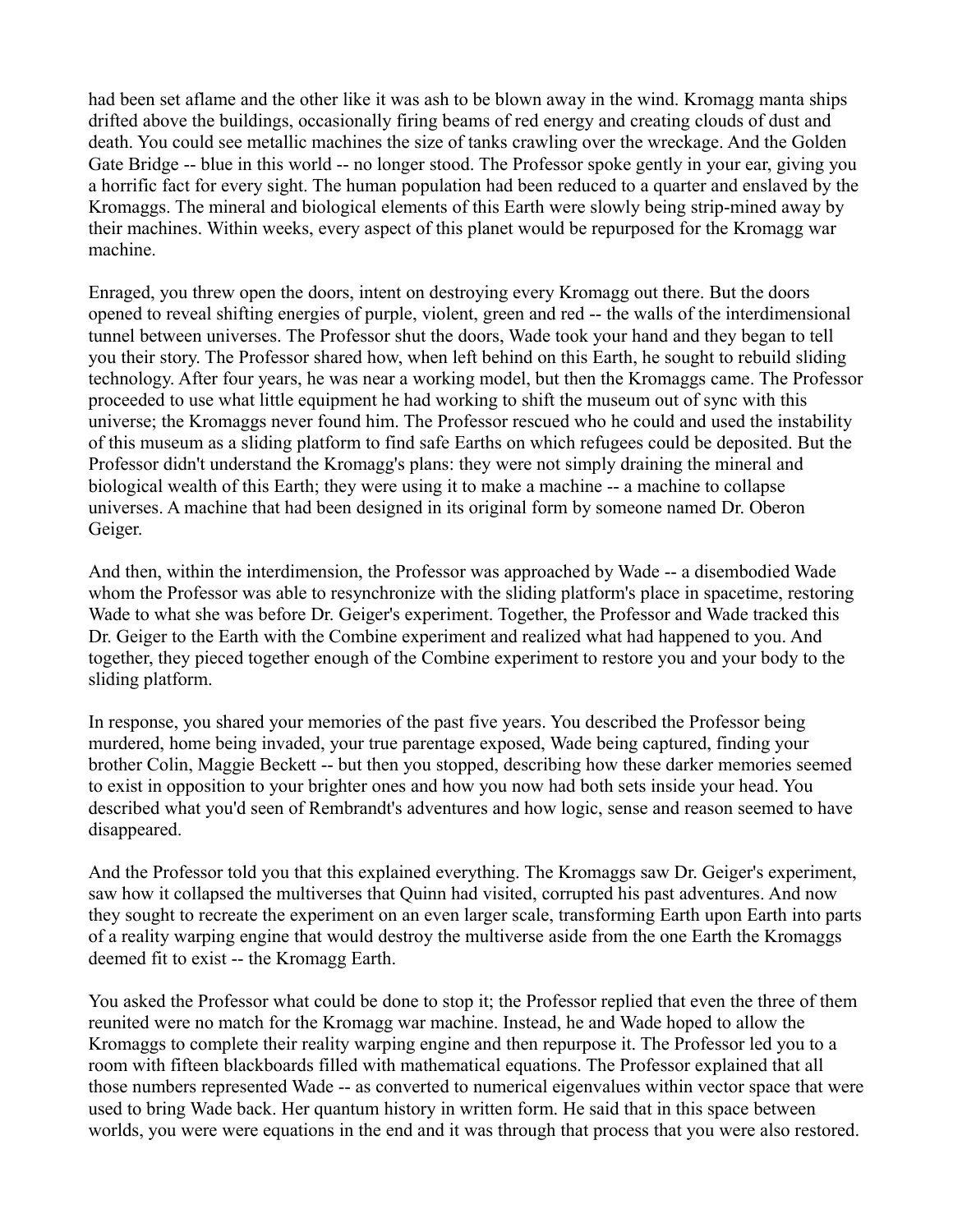What worked on a person could, perhaps, work on the multiverse -- the Professor and Wade hoped that your quantum history as a slider of four years could contain the necessary spectral functions for a Kromagg reality warping weapon to rebuild the multiverse instead of destroying it.

But it wasn't to be. After a series of tests, you and the Professor found your history too badly warped, too fragmented, with two sets of data conflicting with each other, also resulting in you struggling to reconcile two different versions of your adventures. It was the same for Wade. The plan that Wade and the Professor conceived had failed. But one more chance remained: Rembrandt, you pointed out, had continued sliding. The Professor and Wade protested that Rembrandt's slides were random and could not be tracked, but you pointed out that the new timer -- a device stolen from another Earth and then with parts of the original timer installed -- would have a uniquely traceable sliding signature that could be followed. But as you would be operating on memory, there would be a degree of error as the Professor shifted the sliding platform's location in the multiverse to follow the signature.

Over the course of five months, you, Wade and the Professor opened the museum doors time and time again to unfamiliar worlds and worlds without Rembrandt. Eventually, you finally opened your doors to an Earth where the sliding concept was a basis for a television series. But then the Professor's equipment showed another vortex opening and you all realized that Rembrandt had left again. You tracked the vortex to its destination.

The three of you ran out of the museum to find your loyal friend and comrade collapsed in an alley. He recovered consciousness briefly and declared his friends were gone and dead and couldn't be here with him. And the Professor reminded him that you were all sliders and nothing was impossible. When Rembrandt was back on his feet and inside the museum, he again declared his suspicions that this was a virtual reality simulation or a Kromagg mind game.

And in response, you asked him: hadn't he found it strange that ever since the Combine experiment, the majority of his adventures had taken place on the same city streets and been constantly confined to the Chandler Hotel? Didn't he wonder why, after four years of regularly encountering Quinn-doubles, no more were to be found? Didn't he find it curious the timer kept breaking down after a year and a half of reliable function? He stared at you in astonishment as you told him that these were all the death-knells of a dying multiverse with the timer struggling to function normally in states of reality that no longer functioned at all.

## \*\*

You order tea for yourself and coffee for the lady. It arrives promptly and you stir milk and a touch of salt into the lady's mug before sliding it across the table. She accepts it with the same nonplussed reaction she's had for your story so far. Automatically takes a sip, then realizes the coffee's exactly the way she likes it. Before she can ask how you knew, you ask her to consider the liquid in her mug. How it takes the shape of the container. Pour it into a cube, a triangle, a cylinder, a sphere, and that's the shape the liquid takes. Chip away at the container, and the liquid will lose shape. Break the container and the liquid will drain.

You tell her how you explained to Rembrandt that reality would need a new container -- a container to be built by breaking into 17 Kromagg installations on 12 different Earths, with Rembrandt needed to be on site for each effort to reprogram the machines. Within Rembrandt's body, actions, thoughts and movements in spacetime were the full quantum history of both the post and pre-Geiger versions of history.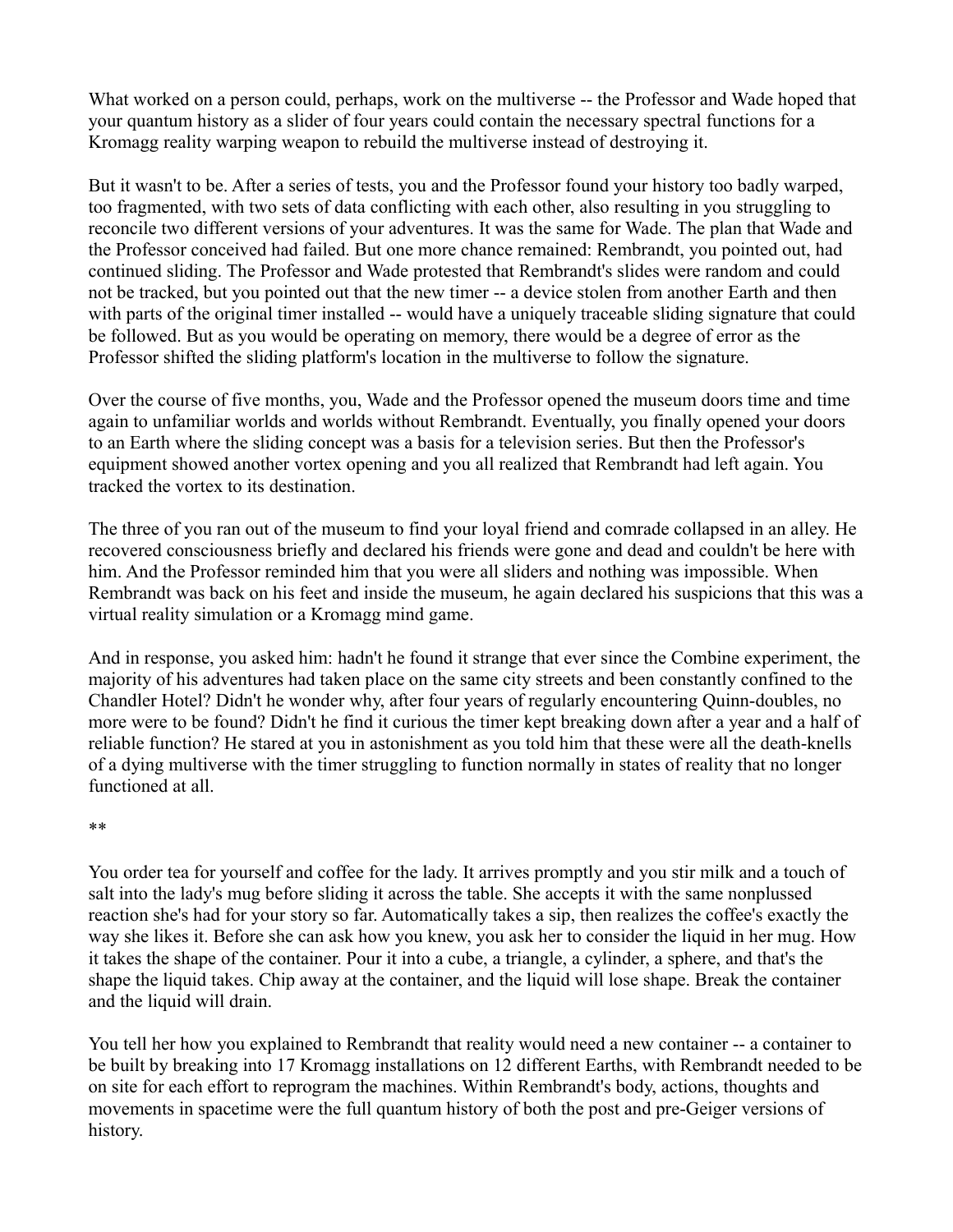And there began a mission that spanned eight months and 30 different Earths in the quest to gather the components needed to enter and exit each Kromagg facility. You relate some of the adventures you had during this time. An encounter with the Confederate States of America. An Earth where the Cuban Missile Crisis had erupted into full-scale nuclear war. An America that was an extension of an undefeated Roman Empire. An Earth where energy was the primary currency of trade and you could make your own money by running on treadmills. And the confrontations with a deranged Colin Mallory whose mental programming by the Kromaggs had been corrupted.

The search for a double of The Seer to aid in the mission and the successful infiltration of 15 Kromagg facilities where you and your friends successfully turned the engines of destruction into machines that might rebuild.

You tell the lady how it was with the sixteenth facility that everything went wrong. The reprogramming was successful. But the Professor was captured and this time the Kromaggs had no patience for their usual mind games; they wanted to know his intentions and proceeded to perform a twisted form of neuro surgery that siphoned the contents of his brain into a computer and left the Professor's body and empty shell without life. Rembrandt attempted to charge the facility and found what was left of the Professor, then he, too was captured. The Kromaggs, curious about your efforts to reprogram their engines, proceeded to subject Rembrandt to translocation experiments -- they put him in a looped vortex, condemning him to slide forever between dimensions. And by the time you and Wade got to the Professor and Rembrandt, there was nothing left to save.

You and Wade escaped back to the museum, stricken with grief and horror. You'd lost Rembrandt and the Professor before, but now there would be no retrieval, no second chances. All that remained, you tell the lady, was the final Kromagg facility -- the control centre for the other reality warping engines in the chain.

It was on the fourth floor of the facility that you watched Wade Welles die for the second time, shot through the head by a Kromagg energy beam aimed for you. Her sacrifice permitted you to make it to the control center, in which you finally set about the endgame of your long and terrible journey. You activated the secondary programming you and your dead friends had covertly installed into the other 16 Kromagg reality engines. You slaved this seventeenth and final engine to the other 16 and triggered the recall for Rembrandt Brown's quantum history -- beginning the process of restoring the multiverse to what it was before Dr. Geiger's experiment.

But before the program had run a single cycle, the barricades you'd erected to the control room doors fell. The Kromaggs burst in, their weapons trained on you. And rather than die at their hands, you threw yourself into the heart of the reality engine.

The next thing you saw was white. Empty, white, blank space. You couldn't even see yourself. But as the light faded, you could make out sights in the distance. An uncharacteristically sunny day in San Francisco in the park where you broke Brady Oaks' leg. A glimpse of a swinging gate at the front of a lawn, always squeaking. A passing sight of a phone booth, then vanished into white fog. A momentary vision of the coils and power converters of your basement sliding apparatus, then nothing at all.

Until a portion of the white space darkened and Colin Mallory emerged. This phantom of a false sibling told you that the Kromaggs had succeeded and all realities aside from their own were gone. Dr. Diana Davis stepped out from behind Colin to inform you that this space was the emptiness where infinite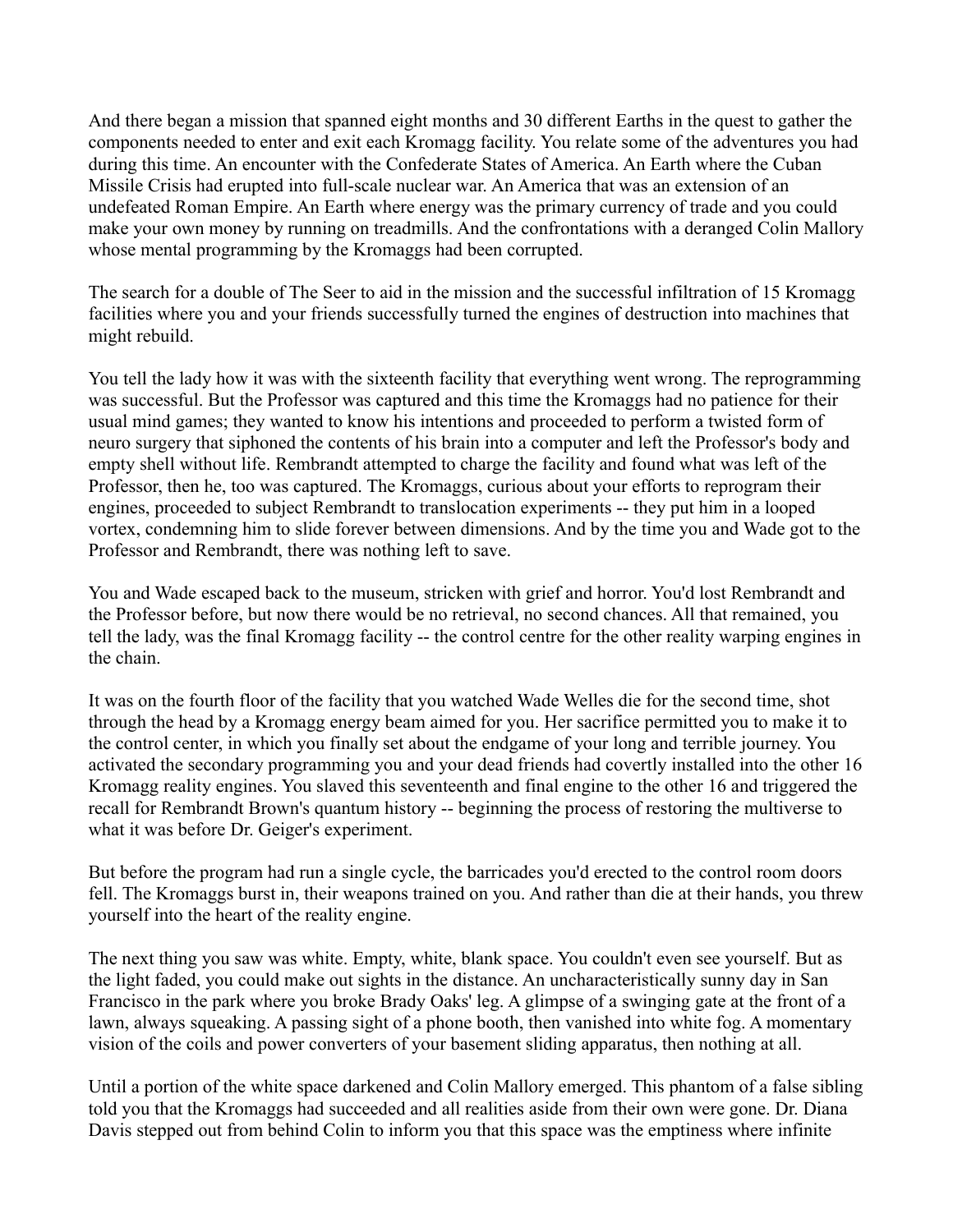numbers of parallel Earths once existed. But then the alternate-Quinn whose body you'd visited -- the man your friends now called Mallory -- also appeared. Mallory's eyes glinted with guile and he possessed a will that you yourself no longer felt. He greeted you like a brother and told you that you weren't out of tricks just yet. And then came Maggie Beckett, telling you that you couldn't give up now.

You asked them if they were really here as echoes of a dying multiverse or if they were merely fragments of your mind in a near-death state. Mallory dismissed your question, instead telling you to look around you at the vast whiteness and see it not as realities destroyed but realities waiting to be reborn. The 17 Kromagg reality engines were reprogrammed; the mission succeeded and while the Kromaggs might try to reverse your interference from within their Earth, you now existed outside and could counteract their influence. He urged you to see where you were as infinite, conceptual space unbound by the restrictions of any physical reality and a space where you might finally complete your mission.

And you allowed yourself to imagine. You imagined a machine of your own making integrating the universal constants mastered by the Kromaggs. A machine that might copy Rembrandt's quantum history and restore the pre-Geiger version. And suddenly, a portion of the machine sprang into existence; coils and parts repurposed from what you might have cannibalized from abandoned cars and castaway computers and discount products from Doppler Computers. Mallory grinned and urged you forward, Maggie told you that you would succeed, and as the machine came fully into being, you put your hands to the controls and felt hope stir inside once more.

You soon determined that the rebuild triggered by your reprogrammed Kromagg engines had only completed half the job: the multiverse was ready to be rebuilt, but a new core Earth had to be chosen. A single Earth with a single point in time that would serve as the originating point for all future diversions that would result in parallel realities. The specific Earth would need to be one visited by Rembrandt at the specific time of his visit. You weighed your options for which Earth could be the core --

And then came a slow, sardonic clap from an enemy. You turned to see that you, Maggie, Diana, Colin and your alternate had now been joined by Kromaggs you recognized. Kromanus, Kolitar, Starke, Kryoptus, Kronus, Kreeshax and more. Kolitar laughed at the sight of you, declared that even this valiant effort was doomed to failure. The Kromaggs were masters of all realities including the space left behind after wiping the inferior universes away.

Mallory strode forward, told you to keep working. He spat defiant words at the Kromaggs, declaring that he'd faced batalions of Kromaggs on Purgatory. They came at him in hundreds there and Mallory had reduced them all to dust. Mallory declared that not a single Kromagg would get past him to you. You grinned at his bravado. Then Kolitar snapped Mallory's neck and cast his corpse aside before unsheathing a knife and turning on your friends. Within moments, Colin, Diana and Maggie lay dead next to Mallory.

Kolitar strode towards you, declaring that there would be a core Earth chosen -- his own. He batted you from the controls with a single blow, drove a foot to your chest to immobilize you, raised his knife - and then suddenly, a figure burst into the scene and knocked Kolitar away. You sat up and saw, in amazement, that it was Professor Arturo. A Professor in casual clothes with long hair. Forcing the Kromagg to the ground. The other Kromaggs charged forward, the Professor shouted for you to activate the machine, you dived for the controls with your choice in mind and everything was gone.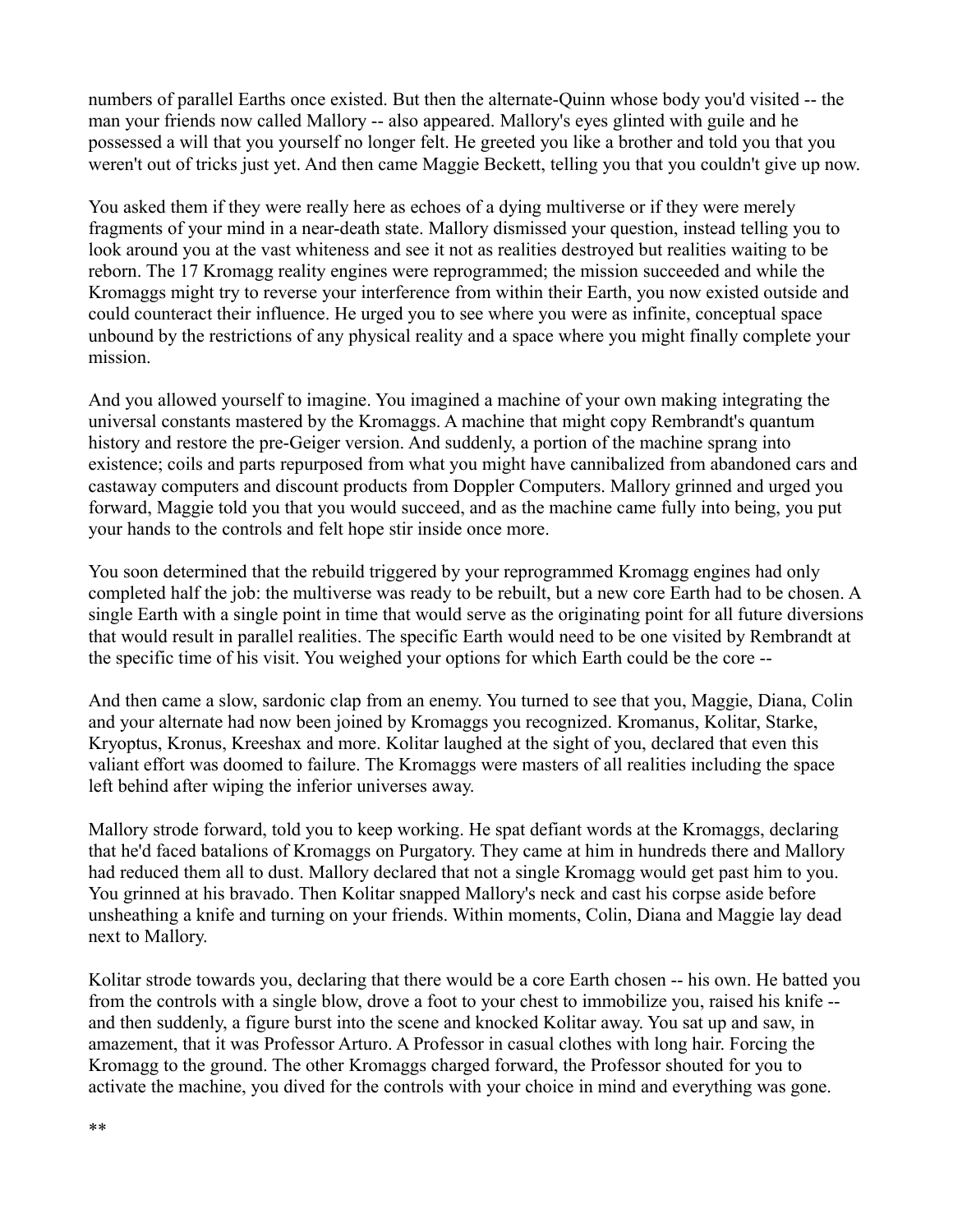You tell the lady how you found yourself lying face-first in the grass of a cool and bright morning. Stood up to find yourself in front of the statue of Abraham Lincoln in Golden Gate Park. You rushed to a nearby pretzel vendor and demanded the date. He told you it was 2001. You started running towards your house, but passed by the Doppler Computers where you and Wade worked in repairs and sales - and then you spotted Rembrandt Brown walking into the shop.

Barely daring to believe, you charged after him, racing into the store. But you were stopped by another shocking sight: Wade Welles, alive and well, standing in the middle of the store. Being harranged by Michael Hurley for failing to close a sale. As you listened to Hurley declare that Wade's six-year disappearance had done nothing for her sales-skills, you felt your heart lift. You stepped towards her - only to be stopped by Hurley, asking you if he might help you find anything.

You addressed him by his name with your usual familiarity. But he responded with nothing but the opening salvos of a salesman towards a customer; your old manager, the man who hired you, had no idea who you were. You cast a glance in Rembrandt's direction; Rembrandt was speaking to another salesperson, asking if he might bring Rembrandt up to speed on MP3s as Rembrandt had missed out on a few things.

Confused, you sneaked into the Doppler Computers repair bay and picked up the phone. Dialed the home phone number of Professor Arturo. And received a gruff reply from an impatient Professor declaring that unless Quinn were one of his tutoring students, the Professor had no time for him as his six-year disappearance had cost him his tenure and now he was struggling to make ends meet.

Dismayed and alarmed, you left the store. And finally made your way to your house. Noted the squeak of the gate as you made it to the front door. But no one answered the doorbell and your housekeys were lost. Following Wade's lessons, you went to the back door, out of sight from anyone passing by and promptly picked the lock. You entered the kitchen and examined the photograph of yourself, your dead father and your mother. But only your mother and father were in the photo.

You threw open the door to the basement and leapt down the stairs. Your lab was gone, your equipment absent and all that was there were gardener's tools and unopened boxes. And then you realized what you had done. Your repurposed Kromagg reality warping engines and the conceptual machine rebuilt reality as you could from the fragments of the post-Geiger multiverse. The Kromagg Earth had been erased. But in doing so, you had also erased yourself. Wade, Rembrandt and Arturo would have been reinstated to reality, but with a six-year absence.

You sank to the floor in this basement not your own and buried your head in your hands. You had given your friends everything but taken everything from yourself. But then you looked up and saw, for a moment, your chalkboard. Your chalkboard which hadn't been there before.

You reached out tentatively, felt your fingers brush against the chalkmarks of the board, let your fingers touch your calculations, your equations, your mathematical sequences and all the work that had brought you to this point. You hesitantly reached for an eraser and cleared a third of the board, and then began to lay out the equations you and the Professor had studied so urgently in your bid to reset the multiverse.

And then you realized what remained to you. You remained erased from reality. But you had been reinstated as a fragment, and as a fragment, you carried your history with you. With reality having been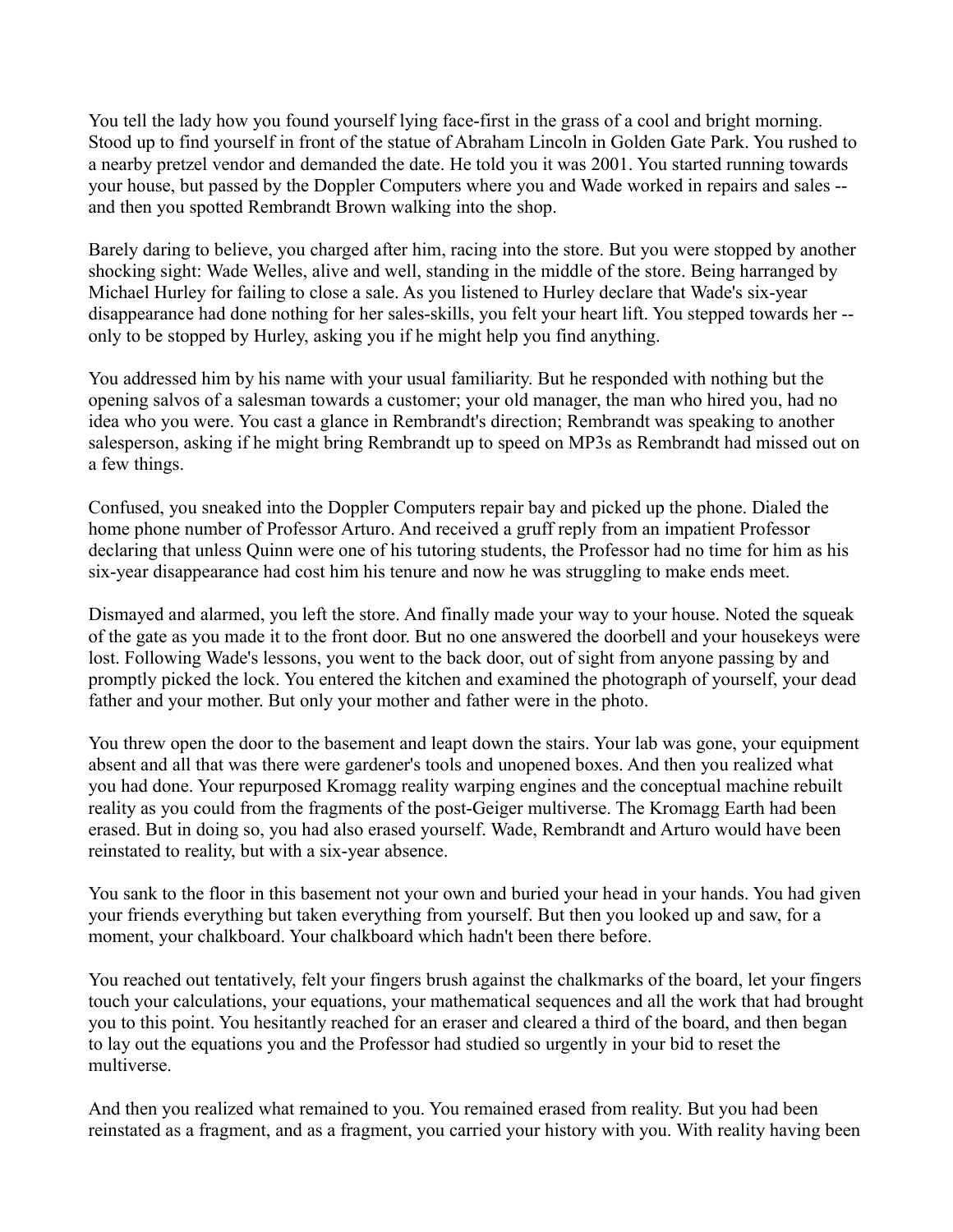rebuilt, you were the tiniest of drops in a vast ocean with only the smallest of ripples. But you would have the briefest of opportunities to choose what that ripple might reach before being dispersed. Space and time had found their fixed states everywhere but where you happened to be -- around you, reality was still settling, adjusting to your proximity. And you would have perhaps an hour, no more than that, to choose one element of this new reality -- one aspect of your life -- to restore through your presence.

You knew your mother loved this bakery, this coffee shop, this place where she first met your father. You sprinted to the bakery, racing the clock to get there before she would arrive as she did every Saturday. You got there just before she did. You stepped in line just before she did. You bought the last of the lemon-raspberry squares. You offered to share them with her, sat down at a table with her. And then you told your story.

This woman stares at you as if you are a stranger and you desperately tell her that you have memories enough for both of you. You tell her that she named you Quinn for her favourite aunt. Michael for your father. You tell her that you are her son, that you love her dearly, that you have fought your way across a thousand worlds to find your way back to her. And you plead for her to remember who you are.

She gazes at you with infinite sadness -- and then suddenly there is a flash of recognition. She stares at the coffee that you adjusted precisely to her taste, the lemon-raspberry squares you know she loves and suddenly she rises from the table and embraces you in her arms.

And from across the street, I sit on a bench and observe. I watch you as you whisper apologies, as you tell her how sorry you are, as you promise you will never leave again. And I grit my teeth and seethe with rage. I rise from my seat with fury. I tear my gaze from you with contempt and disgust and march away from your pitiful reunion.

My hands form fists that shake as I proceed down the street, past two intersections and through a tunnel and arrive in the parking lot of Doppler Computers.

I step into the shop to see Rembrandt Brown and Wade Welles rushing towards each other like long-lost friends. I observe unseen and unnoticed as they declare they will contact the Professor.

And I turn away once more, striding towards the door, catching the briefest glimpses of my own reflection in the mirror, and I find myself looking away from my own face because it is also the face of the man I despise.

When I first met you in your basement, you were lost, Quinn Mallory. You had no idea what you'd stumbled into, no idea what doors you'd opened or what lay beyond them. And I gave you the secret of sliding. I completed your work, gifted you with my knowledge, granted you my experience -- and you erased my life from existence.

My wife doesn't know who I am. My father is dead. I'm a stranger to my mother. Othes live in my house. My equipment is gone. My legacy is destroyed. I gave you everything you were and you tore it all down and left me with nothing.

Rebuild your life, Quinn. Take your time. Restore your connections in this Earth where no one knows you, reinstate everything that you've lost -- and it'll be all the better when I bring it crashing down around you.